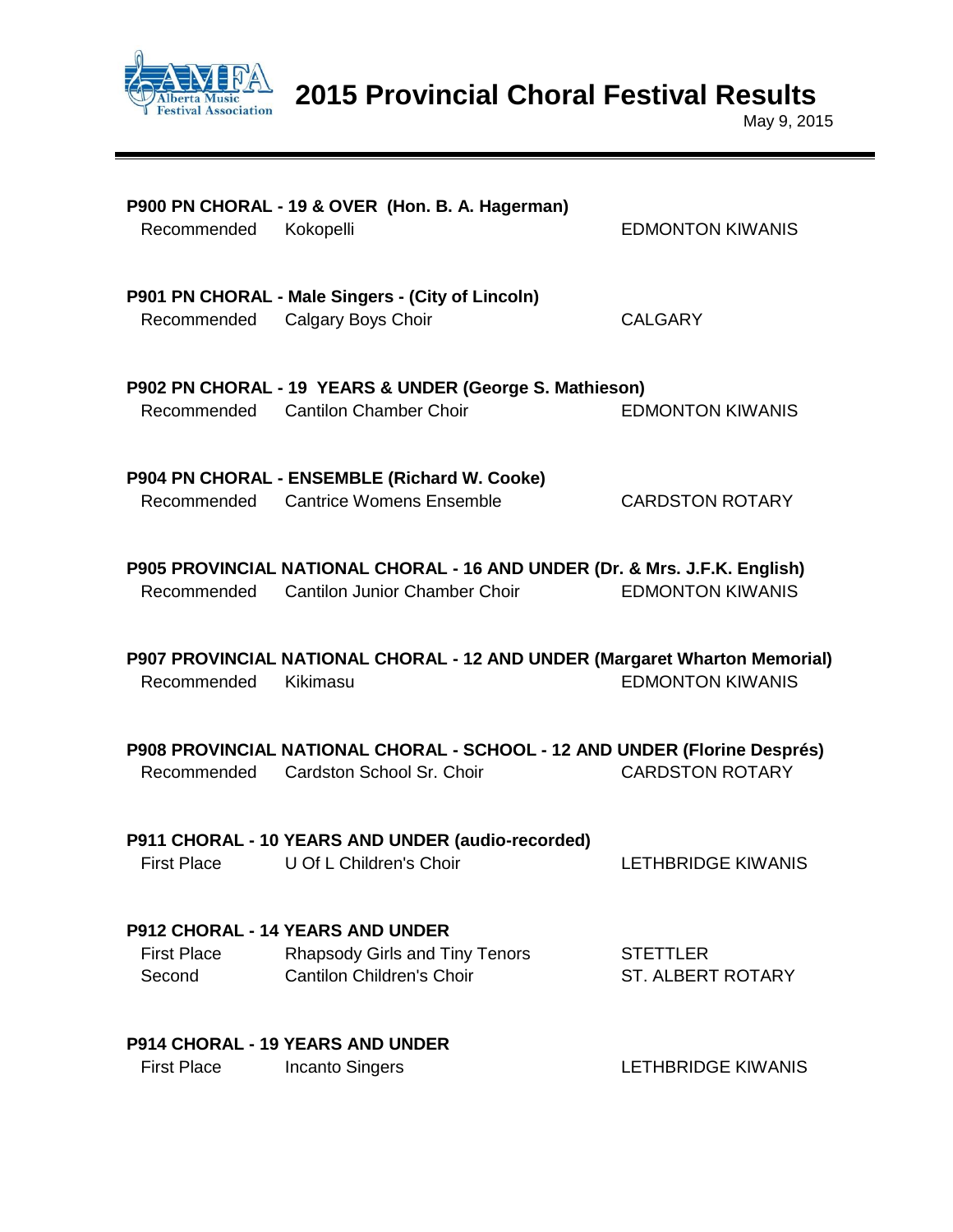## **P915 CHORAL - ENSEMBLE**

| <b>First Place</b> | Gracenotes                     |
|--------------------|--------------------------------|
| Second             | <b>GPRC Conservatory Choir</b> |

**STETTLER** GRANDE PRAIRIE ENCANA

# **P916 CHORAL – SENIOR (audio-recorded)**

## First Place Amo Cantare AIRDRIE ROTARY

## **P971 ELEMENTARY SCHOOL CHOIR - GRADES 1 – 3 (audio-recorded)**

| First Place | Cardston School Jr Choir    | <b>CARDSTON ROTARY</b> |
|-------------|-----------------------------|------------------------|
| Second      | Ecole Agnes Davidson Senior | LETHBRIDGE KIWANIS     |

## **P972 ELEMENTARY SCHOOL CHOIR - GRADES 4 - 6**

| <b>First Place</b> | Master's Academy Grade 6              | <b>CALGARY</b>           |
|--------------------|---------------------------------------|--------------------------|
| Second             | <b>Brentwood School Senior Choir</b>  | <b>DRUMHELLER</b>        |
| Second             | Ecole Meridian Heights School Grade 4 | PARKLAND                 |
| Second             | Monsignor Fee Otterson Gr. 4-6 Choir  | <b>EDMONTON KIWANIS</b>  |
| Second             | Vital Grandin Senior Choir            | <b>ST. ALBERT ROTARY</b> |
|                    |                                       |                          |

## **P973 JUNIOR HIGH SCHOOL CHOIR**

| <b>First Place</b> | Ecole Meridian Heights Magic Voices | <b>ST. ALBERT ROTARY</b> |
|--------------------|-------------------------------------|--------------------------|
| Second             | Ecole Okotoks Junior High School    | <b>CALGARY</b>           |

### **P974 SENIOR HIGH SCHOOL CHOIR**

| First Place | FCHS/AHSFA Vocal Ensemble | <b>HIGH RIVER LIONS</b>   |
|-------------|---------------------------|---------------------------|
| Second      | <b>LCI Singers</b>        | <b>LETHBRIDGE KIWANIS</b> |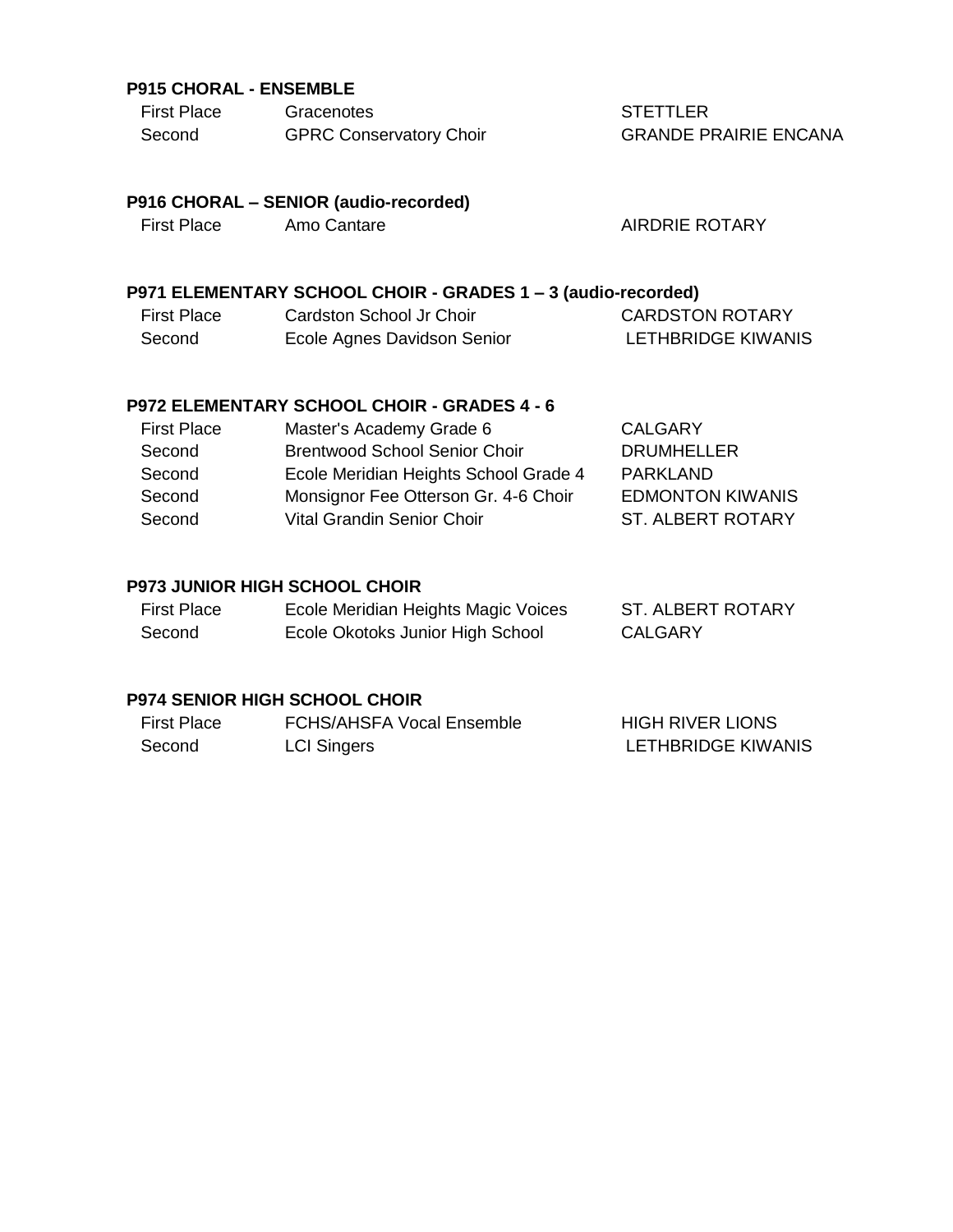

2015 Provincial Festival Results

June 1, 2015

| Recommended                                         | <b>P170 PROVINCIAL NATIONAL CHAMBER GROUP</b><br>Two Third Ninth Trio | <b>CALGARY</b>                                              |
|-----------------------------------------------------|-----------------------------------------------------------------------|-------------------------------------------------------------|
| <b>P171 CHAMBER GROUP</b>                           |                                                                       |                                                             |
| <b>First Place</b>                                  | Kiarah Boughen, Connor Clark, Seanachie Clark                         | <b>MEDICINE HAT ROTARY</b>                                  |
|                                                     | <b>P201 MUSIC COMPOSITION - 12 YEARS AND UNDER</b>                    |                                                             |
| <b>First Place</b><br>Second<br>Second              | Lucia Guo<br>Alexandra Jewitt<br>Amy Polczer                          | <b>CALGARY</b><br><b>SHERWOOD PARK</b><br>ST. ALBERT ROTARY |
|                                                     | <b>P202 MUSIC COMPOSITION - 16 YEARS AND UNDER</b>                    |                                                             |
| <b>First Place</b><br>Second                        | Kevin Chen<br><b>Katie Forbes</b>                                     | <b>CALGARY</b><br><b>EDMONTON KIWANIS</b>                   |
| <b>P203 MUSIC COMPOSITION - SENIOR</b>              |                                                                       |                                                             |
| First Place<br>Second                               | <b>Gregory Parth</b><br>Catherine Loo                                 | <b>EDMONTON KIWANIS</b><br><b>MEDICINE HAT ROTARY</b>       |
|                                                     | <b>P300 PROVINCIAL NATIONAL STRING SOLO</b>                           |                                                             |
| Recommended<br>Alternate                            | Angela Ryu<br>Minja McKenna                                           | CALGARY<br><b>AIRDRIE ROTARY</b>                            |
|                                                     | P301 VIOLIN SOLO - 12 YEARS AND UNDER                                 |                                                             |
| <b>First Place</b><br>Second                        | <b>Typhen Chan</b><br><b>Jack Forestier</b>                           | <b>CALGARY</b><br><b>EDMONTON KIWANIS</b>                   |
|                                                     | P302 VIOLIN SOLO -16 YEARS AND UNDER                                  |                                                             |
| <b>First Place</b>                                  | Aemilia Moser                                                         | <b>EDMONTON KIWANIS</b>                                     |
| Second<br>Second                                    | Kiarah Boughen<br>Cyndora Chan                                        | <b>MEDICINE HAT ROTARY</b><br><b>CALGARY</b>                |
| P303 VIOLIN SOLO - SENIOR                           |                                                                       |                                                             |
| <b>First Place</b>                                  | Yan Li                                                                | <b>CALGARY</b>                                              |
| Second<br>Second                                    | <b>Connor Clark</b><br>Yuki Landry                                    | MEDICINE HAT ROTARY<br><b>EDMONTON KIWANIS</b>              |
|                                                     | P304 VIOLA SOLO - 16 YEARS AND UNDER                                  |                                                             |
| <b>First Place</b>                                  | Christopher Aitken                                                    | <b>CALGARY</b>                                              |
| Second                                              | Carolyn Bradley                                                       | <b>LACOMBE</b>                                              |
| <b>P305 VIOLA SOLO - SENIOR</b>                     |                                                                       |                                                             |
| <b>First Place</b>                                  | Seanachie Clark                                                       | <b>MEDICINE HAT ROTARY</b>                                  |
| P311 CELLO OR DOUBLE BASS SOLO - 12 YEARS AND UNDER |                                                                       |                                                             |
| <b>First Place</b>                                  | Sabina Sandvoss                                                       | <b>CALGARY</b>                                              |
| Second                                              | Kyle Craven                                                           | <b>BOW VALLEY</b>                                           |
| P312 CELLO OR DOUBLE BASS SOLO - 16 YEARS AND       |                                                                       |                                                             |

First Place Luka Coetzee CALGARY Second Graham Schaufele MEDICINE HAT ROTARY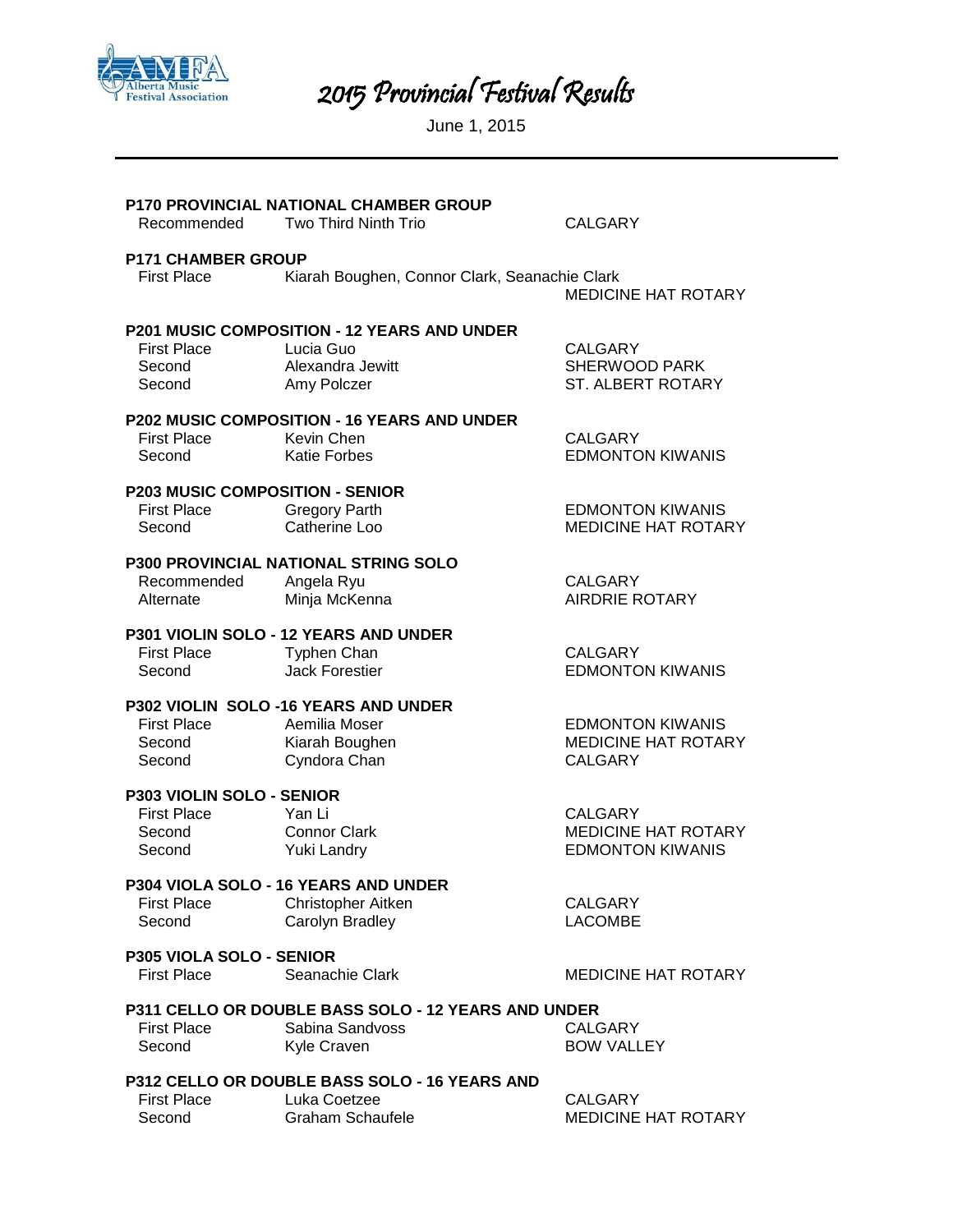|                                                                           | P313 CELLO OR DOUBLE BASS SOLO - SENIOR                                                                     |                                                                      |
|---------------------------------------------------------------------------|-------------------------------------------------------------------------------------------------------------|----------------------------------------------------------------------|
| <b>First Place</b><br>Second                                              | Alyssa Ramsay<br>Ine-Wilme Coetzee                                                                          | <b>CALGARY</b><br><b>BROOKS</b>                                      |
| <b>First Place</b><br>Second<br>Second                                    | P381 CLASSICAL GUITAR SOLO - 12 YEARS AND UNDER<br><b>Gavin Visscher</b><br>Jackson Lowe<br>Zachary Schmidt | <b>CALGARY</b><br>LETHBRIDGE KIWANIS<br><b>EDMONTON KIWANIS</b>      |
| <b>First Place</b><br>Second                                              | P382 CLASSICAL GUITAR SOLO - 16 YEARS AND UNDER<br>Dawei (David) Zhang<br>Dariush Danowski                  | LETHBRIDGE KIWANIS<br><b>CALGARY</b>                                 |
| <b>First Place</b><br>Second                                              | P383 CLASSICAL GUITAR SOLO - SENIOR<br><b>Travis Luckert</b><br>Seth McMillan                               | <b>EDMONTON KIWANIS</b><br><b>GRANDE PRAIRIE ENCANA</b>              |
| Recommended                                                               | <b>P390 PROVINCIAL NATIONAL CLASSICAL GUITAR SOLO</b><br>Michael Ibsen                                      | <b>CALGARY</b>                                                       |
| Recommended<br>Alternate                                                  | P400 PROVINCIAL NATIONAL WOODWIND SOLO<br>Amy Melnychuk<br>Sage Mitchell                                    | <b>CALGARY</b><br><b>LETHBRIDGE KIWANIS</b>                          |
| <b>First Place</b><br>Second<br>Second                                    | P401 WOODWIND SOLO - 16 YEARS AND UNDER<br>Jocelyn Zhang<br>Kirsten Lietz<br>Logan Miller                   | <b>CALGARY</b><br><b>EDMONTON KIWANIS</b><br><b>OLDS KIWANIS</b>     |
| <b>First Place</b><br>Second                                              | P402 WOODWIND SOLO - SENIOR<br><b>Sydney Selland</b><br>Emily Richardson                                    | <b>EDMONTON KIWANIS</b><br><b>CALGARY</b>                            |
| <b>First Place</b><br>Second                                              | P501 BRASS SOLO - 16 YEARS AND UNDER<br>Paolo Rosselli<br>Jeremy Kinnear                                    | <b>EDMONTON KIWANIS</b><br><b>CALGARY</b>                            |
| P502 BRASS SOLO - SENIOR<br><b>First Place</b><br>Second                  | Olivia Imbrogno<br><b>Juliane Deurbrouck</b>                                                                | <b>EDMONTON KIWANIS</b><br><b>CALGARY</b>                            |
| Recommended<br>Alternate                                                  | <b>P700 PROVINCIAL NATIONAL PIANO SOLO</b><br>Jessica Qianhui Ma<br>Yunzhi Han                              | <b>EDMONTON KIWANIS</b><br><b>CALGARY</b>                            |
| <b>First Place</b><br>Second                                              | <b>P701 PIANO SOLO - 12 YEARS AND UNDER</b><br>Nikolai Nesterov<br>Yevgeniia Slipko                         | <b>CALGARY</b><br><b>EDMONTON KIWANIS</b>                            |
| <b>First Place</b><br>Second<br>Second                                    | <b>P702 PIANO SOLO -16 YEARS AND UNDER</b><br>Gordon Zhang<br>Leila Lok<br>Howard Yan                       | <b>CALGARY</b><br><b>CALGARY</b><br><b>EDMONTON KIWANIS</b>          |
| <b>P703 PIANO SOLO - SENIOR</b><br><b>First Place</b><br>Second<br>Second | Amanda Andrishak<br>Anastasia Kulikova<br>Jessica Qianhui Ma                                                | <b>EDMONTON KIWANIS</b><br><b>CALGARY</b><br><b>EDMONTON KIWANIS</b> |
|                                                                           |                                                                                                             |                                                                      |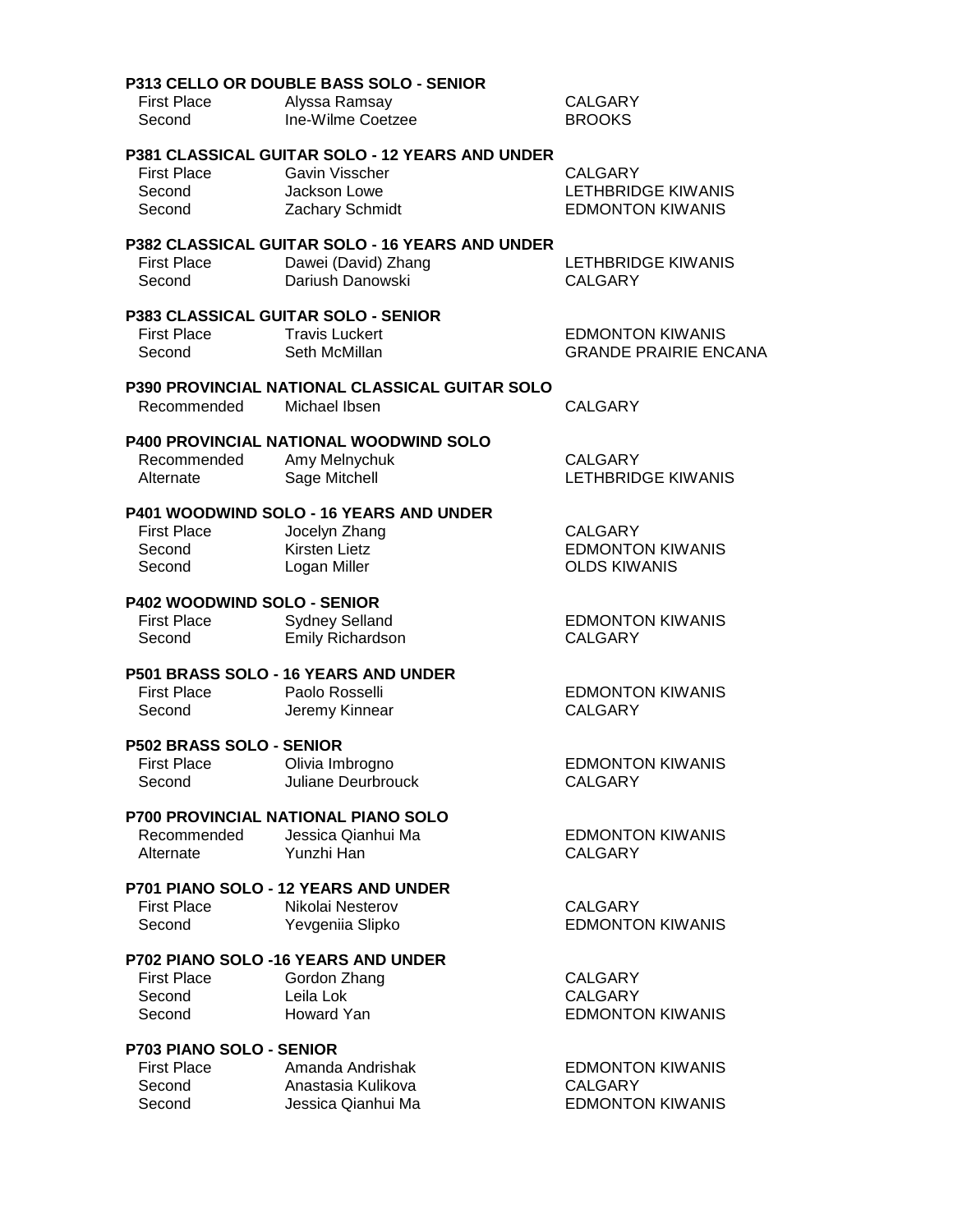#### **P704 PIANO SOLO - GRADES 5 & 6**

| <b>First Place</b> | Emma Mo   |
|--------------------|-----------|
| Second             | Phoebe Re |

### **P705 PIANO SOLO - GRADES 7 & 8**

First Place **Jennifer Nguyen** ST. ALBERT ROTARY Second Michael Serafini CALGARY

 **P706 PIANO SOLO - GRADES 9 & 10** First Place **Jessie Chai CALGARY** Second Tina Zhou **FIND SECONDER THE SECOND FORT MCMURRAY OILSANDS** 

### **P707 PIANO SOLO - CONCERTO (1 Movement)**

 First Place Joshua Wong CALGARY Second Nikolai Nesterov CALGARY

## **P708 PIANO SOLO - CONCERTO (2 Movements)**

|                    | <b>THE INDIANAL SOLUTION OF STATISTIC INTERNATIONAL STATISTICS</b> |                            |
|--------------------|--------------------------------------------------------------------|----------------------------|
| <b>First Place</b> | Georgeanne van Helden                                              | CALGARY                    |
| Second             | Samantha Dolter                                                    | <b>MEDICINE HAT ROTARY</b> |
| Second             | Anita Hao                                                          | CALGARY                    |
|                    |                                                                    |                            |

#### **P709 PIANO SOLO -CONCERTO - COMPLETE** Andrea Young **EDMONTON KIWANIS**

### **P710 PIANO SOLO - GRADES 2 - 4**

| <b>First Place</b> | Marcel Reisdorf       | <b>WETASKIWIN</b>       |
|--------------------|-----------------------|-------------------------|
| Second             | Alexa Brianna Manzano | CALGARY                 |
| Second             | Zachary Sun           | <b>EDMONTON KIWANIS</b> |

#### **P801 SPEECH SOLO - 12 YEARS AND UNDER**

First Place Kasia Boscher Christ Contract Contract Place Christ Contract Contract Christ Christ Christ Christ C Second **Areigha Hoetmer** GRANDE PRAIRIE ENCANA Second Nate Sims CARDSTON ROTARY

### **P802 SPEECH SOLO - 16 YEARS AND UNDER**

| <b>First Place</b> | Laura Lussier    | LETHBRIDGE KIWANIS      |
|--------------------|------------------|-------------------------|
| Second             | Aniga Charania   | <b>EDMONTON KIWANIS</b> |
| Second             | Anna Low         | AIRDRIE ROTARY          |
| Second             | Charles McDonald | CAMROSE                 |
|                    |                  |                         |

#### **P803 SPEECH SOLO - SENIOR**

| <b>First Place</b><br>Second | Hillary Warden<br>Margaux Hunter Moffat | <b>EDMONTON KIWANIS</b><br>SHERWOOD PARK |
|------------------------------|-----------------------------------------|------------------------------------------|
| Second                       | Colden Palo                             | CAMROSE                                  |
| Second                       | Tel Sillito                             | LETHBRIDGE KIWANIS                       |

#### **P851 CHORAL SPEECH ELEMENTARY SCHOOL - GRADES 1 - 3**

| <b>First Place</b> | Elmer Elson Primary Choral Speech | <b>WHITECOURT ROTARY</b> |
|--------------------|-----------------------------------|--------------------------|
| Second             | Stettler Elementary Gr. 2ah/db    | STETTLER                 |
| Second             | Webber Academy Choral Speech      | CALGARY                  |

#### **P852 CHORAL SPEECH ELEMENTARY SCHOOL - GRADES 4 - 6**

| <b>First Place</b> | Elmer Elson Gr. 4-6 Choral Speaking                      | WHITECOURT ROTARY |
|--------------------|----------------------------------------------------------|-------------------|
| Second             | Clairmont Community School Grade 4 GRANDE PRAIRIE ENCANA |                   |

### **P900 PN CHORAL - 19 & OVER (Hon. B. A. Hagerman)**

Recommended Kokopelli **EDMONTON KIWANIS** 

 **P901 PN CHORAL - Male Singers - (City of Lincoln)**

**CALGARY** PHOEBE REIT FORT MCMURRAY OILSANDS

Second Howard Yan **EDMONTON KIWANIS**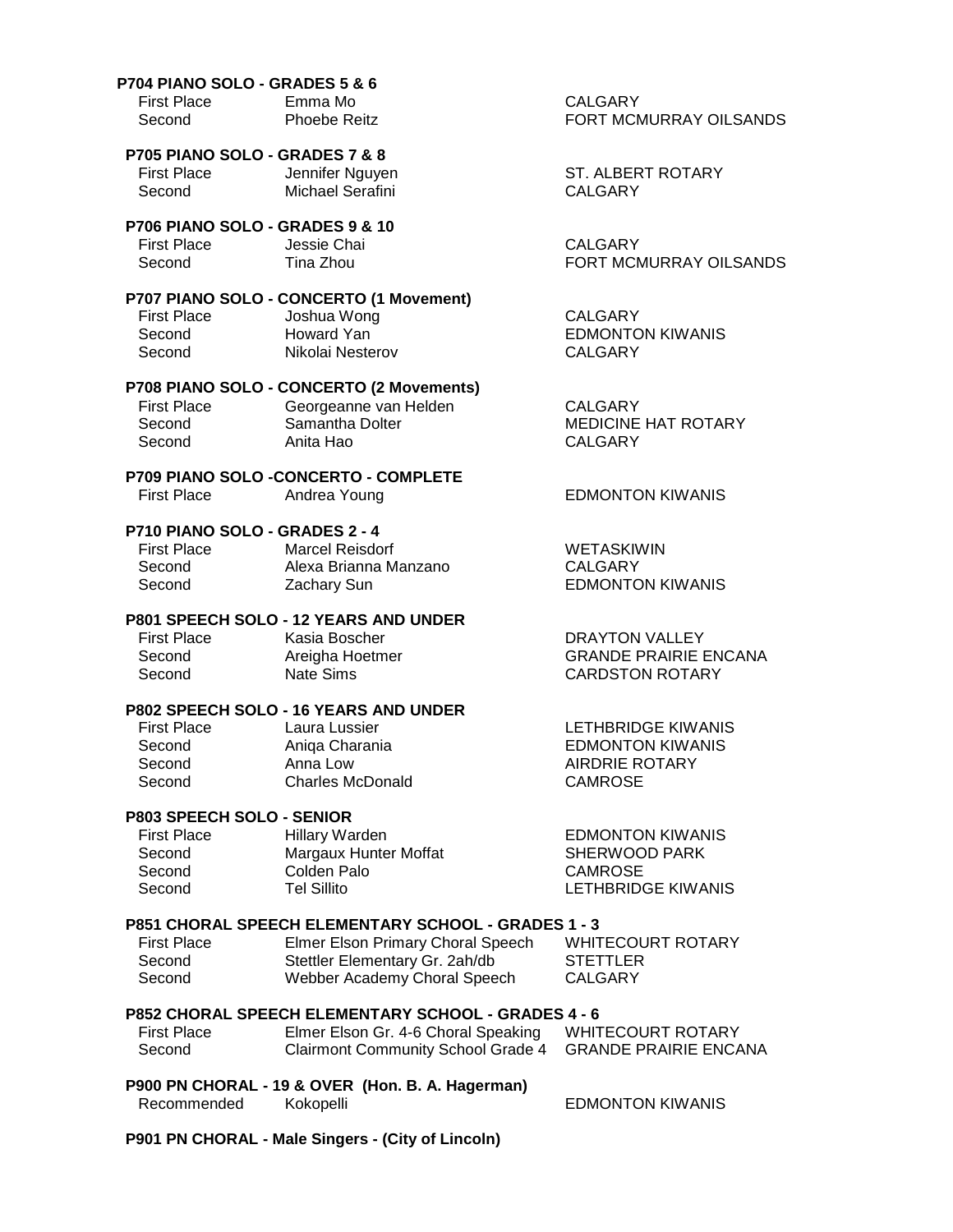| Recommended                             | Calgary Boys Choir<br>P902 PN CHORAL - 19 YEARS & UNDER (George S. Mathieson)          | <b>CALGARY</b>                                  |
|-----------------------------------------|----------------------------------------------------------------------------------------|-------------------------------------------------|
| Recommended                             | <b>Cantilon Chamber Choir</b>                                                          | <b>EDMONTON KIWANIS</b>                         |
|                                         | P904 PN CHORAL - ENSEMBLE (Richard W. Cooke)                                           |                                                 |
| Recommended                             | <b>Cantrice Womens Ensemble</b>                                                        | <b>CARDSTON ROTARY</b>                          |
| Recommended                             | <b>P905 PROVINCIAL NATIONAL CHORAL - 16 AND UNDER</b><br>Cantilon Junior Chamber Choir | <b>EDMONTON KIWANIS</b>                         |
| Recommended                             | <b>P907 PROVINCIAL NATIONAL CHORAL - 12 AND UNDER</b><br>Kikimasu                      | <b>EDMONTON KIWANIS</b>                         |
| Recommended                             | <b>P908 PROVINCIAL NATIONAL CHORAL - SCHOOL - 12 AND</b><br>Cardston School Sr. Choir  | <b>CARDSTON ROTARY</b>                          |
| <b>P911 CHORAL - 10 YEARS AND UNDER</b> |                                                                                        |                                                 |
| <b>First Place</b><br>Second            | U Of L Children's Choir<br>Nottingham Children's Choir                                 | LETHBRIDGE KIWANIS<br><b>SHERWOOD PARK</b>      |
| <b>P912 CHORAL - 14 YEARS AND UNDER</b> |                                                                                        |                                                 |
| <b>First Place</b><br>Second            | Rhapsody Girls and Tiny Tenors<br><b>Cantilon Children's Choir</b>                     | <b>STETTLER</b><br>ST. ALBERT ROTARY            |
| P914 CHORAL - 19 YEARS AND UNDER        |                                                                                        |                                                 |
| <b>First Place</b>                      | <b>Incanto Singers</b>                                                                 | LETHBRIDGE KIWANIS                              |
| <b>P915 CHORAL - ENSEMBLE</b>           |                                                                                        |                                                 |
| <b>First Place</b><br>Second            | Gracenotes<br><b>GPRC Conservatory Choir</b>                                           | <b>STETTLER</b><br><b>GRANDE PRAIRIE ENCANA</b> |
| <b>P916 CHORAL - SENIOR</b>             |                                                                                        |                                                 |
| First Place                             | Amo Cantare                                                                            | <b>AIRDRIE ROTARY</b>                           |
|                                         | <b>P920 PROVINCIAL NATIONAL VOCAL SOLO</b>                                             |                                                 |
| Recommended                             | Stephania Romaniuk                                                                     | <b>CALGARY</b>                                  |
| Alternate                               | Alyssa Durnie                                                                          | LETHBRIDGE KIWANIS                              |
|                                         | P921 VOCAL SOLO - BOYS - 12 YEARS AND UNDER                                            |                                                 |
| <b>First Place</b>                      | <b>Aubrey Baux</b>                                                                     | AIRDRIE ROTARY                                  |
| Second                                  | Joseph Brigley                                                                         | <b>CORONATION</b>                               |
| Second                                  | Nathan Severson-Baker                                                                  | <b>CALGARY</b>                                  |
|                                         | P922 VOCAL SOLO - GIRLS - 12 YEARS AND UNDER                                           |                                                 |
| <b>First Place</b>                      | Nora-Jane Bonner                                                                       | <b>CALGARY</b>                                  |
| Second                                  | Elena Bevans                                                                           | <b>CARDSTON ROTARY</b>                          |
| Second<br>Second                        | Debra Coad<br>Chloe Shingoose                                                          | <b>DRUMHELLER</b><br><b>STETTLER</b>            |
| Second                                  | Keysha Swanson                                                                         | <b>CAMROSE</b>                                  |
|                                         | P923 VOCAL SOLO - BOYS - 16 YEARS AND UNDER                                            |                                                 |
| <b>First Place</b>                      | Markus McKenna                                                                         | <b>AIRDRIE ROTARY</b>                           |
| Second                                  | Navin Kariyawasam                                                                      | <b>CALGARY</b>                                  |
| Second                                  | Hunter Semrau                                                                          | <b>MEDICINE HAT ROTARY</b>                      |
|                                         | P924 VOCAL SOLO - GIRLS - 16 YEARS AND UNDER                                           |                                                 |
| <b>First Place</b>                      | <b>Sydney Frelick</b>                                                                  | <b>MEDICINE HAT ROTARY</b>                      |
| Second                                  | Grace Bokenfohr                                                                        | ST. ALBERT ROTARY                               |